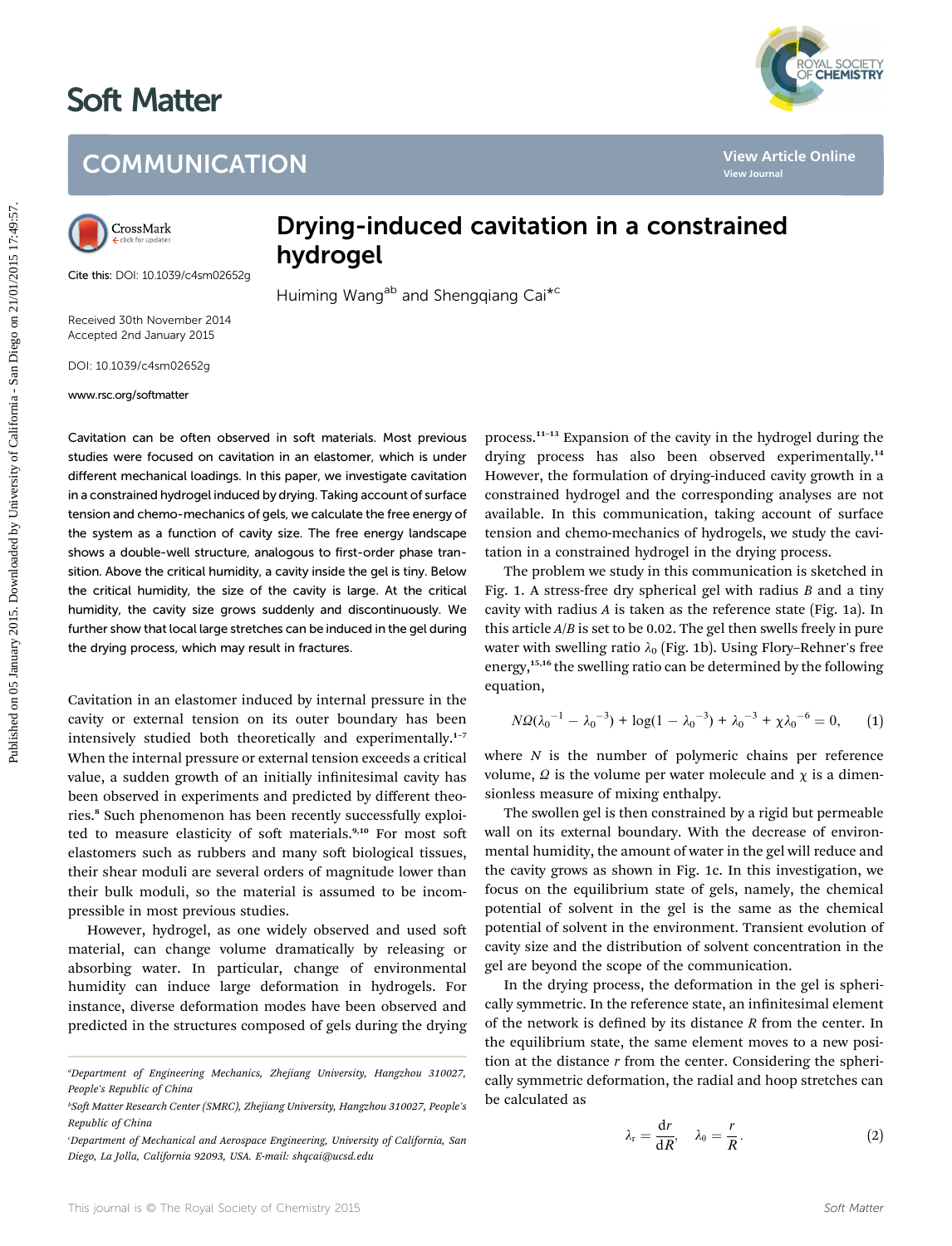

Fig. 1 (a) Dry spherical polymer network with a small cavity inside, which is taken as the reference state in the article. (b) Free swollen state of the polymer network. (c) With constraint boundary, the cavity grows with decreasing chemical potential of water (or environmental humidity). We assume that the deformation in the gel is elastic in the drying process.

Following previous studies on hydrogels,<sup>15</sup> we assume both polymeric network and water molecules are incompressible, namely,

$$
\lambda_{\rm r}\lambda_{\rm \theta}^2 = 1 + \mathcal{Q}C. \tag{3}
$$

where  $C$  is the number of water molecules in the hydrogel divided by the volume of the dry network.

Let  $s_r$  and  $s_\theta$  be the nominal stresses in radial and hoop directions, respectively. Using the Lagrangian coordinates, the force balance in the radial direction is

$$
\frac{\mathrm{d}s_{\mathrm{r}}}{\mathrm{d}R} + 2\frac{s_{\mathrm{r}} - s_{\theta}}{R} = 0. \tag{4}
$$

Using the free energy of Flory and Rehner, $15,16$  the state equations of the spherical hydrogel can be written as

$$
\frac{s_r}{NkT} = \frac{\lambda_r^2 - 1}{\lambda_r} + \frac{\lambda_\theta^2}{N\Omega} \left[ \log \left( 1 - \frac{1}{\lambda_r \lambda_\theta^2} \right) + \frac{1}{\lambda_r \lambda_\theta^2} + \frac{\chi}{\lambda_r^2 \lambda_\theta^4} - \frac{\mu}{kT} \right],\tag{5}
$$

$$
\frac{s_{\theta}}{NkT} = \frac{\lambda_{\theta}^2 - 1}{\lambda_{\theta}} + \frac{\lambda_{r}\lambda_{\theta}}{N\Omega} \left[ \log \left( 1 - \frac{1}{\lambda_{r}\lambda_{\theta}^2} \right) + \frac{1}{\lambda_{r}\lambda_{\theta}^2} + \frac{\chi}{\lambda_{r}^2\lambda_{\theta}^4} - \frac{\mu}{kT} \right],
$$
\n(6)

where  $\mu$  is the chemical potential of water molecules in the gel, which is equal to the chemical potential of water in the environment. Therefore, the chemical potential can be related to the relative humidity by  $\mu = kT \log RH$ , where RH is the relative humidity in the environment. The chemical potential of water is zero for 100% relative humidity. When the relative humidity is smaller than 100%, the chemical potential of water is negative.

A combination of eqn (2)–(6) gives the governing equations of  $r(R)$ . The boundary condition for the outer boundary is  $r(B)$  =  $\lambda_0$ B. With prescribing the cavity size r(A), the field r(R) can be calculated. We can subsequently calculate the deformation field, namely,  $\lambda_r(R)$  and  $\lambda_{\theta}(R)$ .

Next, we calculate the free energy of the gel with different sizes of cavities. Following Flory-Rehner's model,<sup>15,16</sup> the free energy density of a gel undergoing homogeneous deformation

can be decomposed into the elastic energy of a stretching polymer network and free energy of mixing between the solvent and polymer:

$$
w_{s} = \frac{1}{2} NkT \left[ \lambda_{r}^{2} + 2\lambda_{\theta}^{2} - 3 - 2\log(\lambda_{r}\lambda_{\theta}^{2}) \right],
$$
 (7)

$$
w_{\rm m} = -\frac{kT}{\Omega} \left[ \Omega C \log \left( 1 + \frac{1}{\Omega C} \right) + \frac{\chi}{1 + \Omega C} \right].
$$
 (8)

In this study, we take account of the effects of surface tension of the cavity surface. The deformation of the gel is inhomogeneous, so the free energy of the gel can be obtained by the following integration,

$$
F = \int_{V} (w_{\rm s} + w_{\rm m} - \mu C) dV + 4\pi [r(A)]^2 \gamma,
$$
 (9)

where  $\gamma$  is the surface energy per unit area of the cavity in the hydrogel.

Fig. 2 plots the free energy of the spherical gel as a function of its cavity size for different chemical potential of water (or environmental humidities). For a certain range of chemical potential, the free energy landscape shows a double-well



Fig. 2 The free energy landscape of a constrained spherical gel with a cavity at different chemical potential of water (or different environmental humidities). In the figure, the surface energy density is  $\gamma$ / (NkTA) = 20.  $F_0$  is the free energy of a spherical gel without cavity.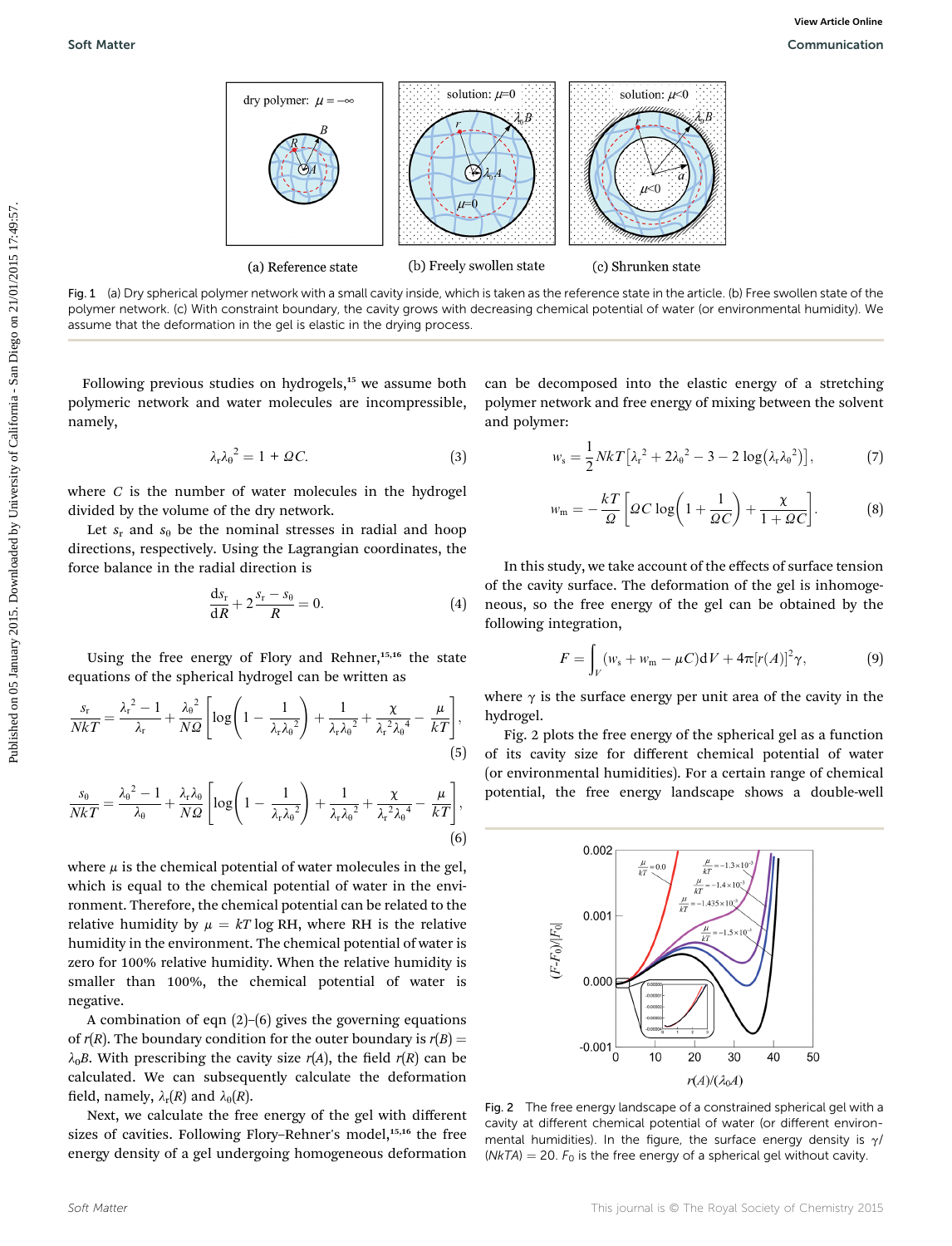

Fig. 3 The size of the cavity as a function of chemical potential of water in the environment with different surface energy densities. When the surface energy density is nonzero, a discontinuous jump of the cavity size is predicted by the theory.

structure, analogous to first-order phase transition. At a critical chemical potential (or critical humidity), two energy minima, corresponding to small and large cavities, have equal value. The cavity jumps from a small one to a large one discontinuously. In the calculation, the material parameters are set to be  $NQ = 10^{-3}$  and  $\chi = 0.2$ , which are typical parameters for a hydrogel. We would also like to note that similar to the classical



Fig. 4 The distribution of (a) radial and (b) hoop stretch for different chemical potential of water with surface energy density  $\gamma/(NkTA) = 5$ .

cavitation problem in elastomers, the initial cavity size introduced into the gel is infinitesimal compared to the size of the gel  $(A/B = 0.02)$ .

By selecting the cavity size which minimizes the total free energy of the gel, the radius of the cavity is plotted as a function of chemical potential of water in Fig. 3 for several different surface energy densities. When the chemical potential of water (or environmental humidity) is large, the cavity is small. When the chemical potential of water is smaller than a critical value, the radius of cavity increases discontinuously. It also shows that the critical chemical potential of water is lower for larger surface tension. In particular, when the surface energy density is zero, the growth of the cavity becomes continuous.

In this study, we assume that the growth of the cavity is elastic and possible plastic deformation or even fractures are ignored in the analysis. In Fig. 4, we plot both radial stretch field and hoop stretch field for several different chemical potential of water. In reality, when the stretch or stress exceeds the strength of gels, fracture can happen and the subsequent growth of a cavity will be dominated by crack propagation which is beyond the scope of this article.

In summary, we study the cavitation instability of a gel in the drying process with constraint. Taking account of surface energy of the cavity and chemo-mechanics of the gel, a sudden and discontinuous growth of the cavity is predicted by our models, which is analogous to first-order phase transition. We expect that experimental validations of our models will be available in the future.

#### Acknowledgements

Huiming Wang acknowledges the support from the National Natural Science Foundation of China (nos 11372273 and 11321202) and the Zhejiang Provincial Natural Science Foundation of China (no. LY13A020001). Shengqiang Cai acknowledges the startup funds from the Jacobs School of Engineering at UCSD.

#### References

- 1 A. N. Gent and P. B. Lindley, Proc. R. Soc. London, Ser. A, 1959, 249, 195.
- 2 J. M. Ball, Philos. Trans. R. Soc., A, 1982, 306, 557.
- 3 R. Stringfellow and R. Abeyaratne, Mater. Sci. Eng., A, 1989, 112, 127.
- 4 C. O. Horgan and D. A. Polignone, Appl. Mech. Rev., 1995, 48, 471.
- 5 O. Lopez-Pamies, J. Elast., 2009, 94, 115.
- 6 S. Biwa, Int. J. Non-Linear Mech., 2006, 41, 1084.
- 7 H. C. Lei and H. W. Chang, J. Eng. Math., 1996, 30, 693.
- 8 D. T. Chung, C. O. Horgan and R. Abeyaratne, Int. J. Solids Struct., 1986, 22, 1557.
- 9 S. Kundu and A. J. Crosby, Soft Matter, 2009, 5, 425.
- 10 J. A. Zimberlin, J. J. McManus and A. J. Crosby, Soft Matter, 2010, 6, 3632.
- 11 W. Hong, X. H. Zhao and Z. G. Suo, J. Appl. Phys., 2008, 104, 084905.